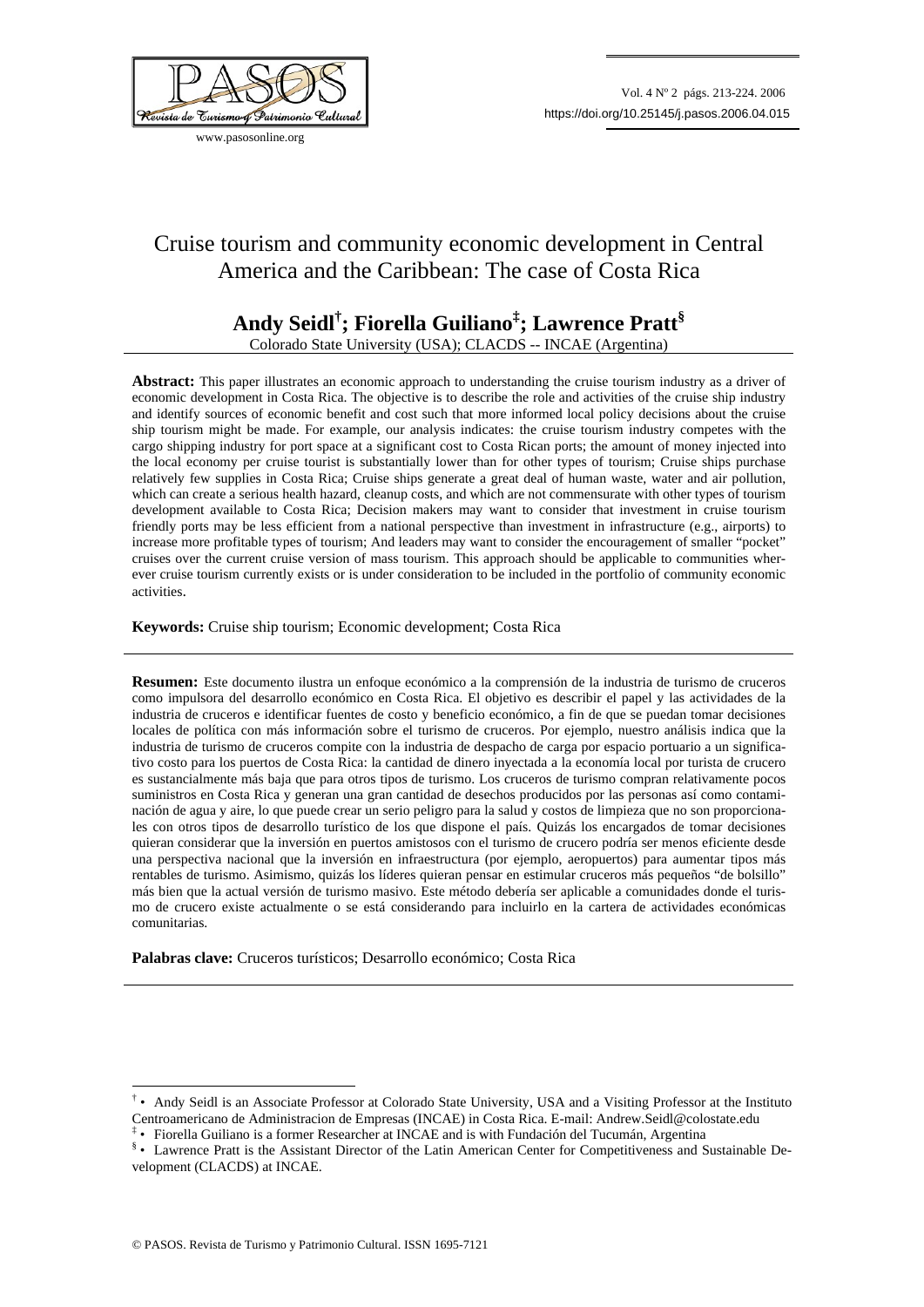### Introduction

Cruise tourism is of small, but increasing, importance in Central America and the Caribbean. Cruise tourism is of substantial importance in particular port locations and is being touted as a desirable local economic development opportunity within the region. Tourism, like all engines of economic development, has desirable and undesirable features. The results of objective research about cruise tourism economics and community economic development appear to be rather site specific, in part due to strong differences between terminal main (dis-)embarkation ports and semi-terminal (primarily for tourist visitation) ports (McKee and Mamoozadeh, 1994). Conflicting reports on purchasing patterns among cruise tourists (Hall and Braithwaite, 1990; Henthorne, 2000) reveal that the specifics of the community economic impact of cruise tourism constitute an important hole in the literature base on the industry (Johnson, 2002; CTO, 2004). No studies focusing on cruise tourism in Costa Rica have been published to date.

A thorough understanding of the industry facilitates recognition of the potentials and pitfalls of a chosen driver of economic development. Economic issues surrounding the cruise ship industry include direct and potential impacts on the port authorities and port communities, hidden environmental impacts on marine and coastal ecosystems, development alternatives to cruise ships for port communities, distributional impacts and cultural implications of cruise tourism development and socio-economic impacts of disembarking crew members, in addition to the typically tracked tourist expenditures.

A number of particular challenges in estimating the economic impact of cruise ships have been identified: 1) The crew is non-local, so they do not pay income tax in the locality, their jobs do not "count" toward local economic development, and there is significant leakage of their wage expenditures to other ports and their home countries; 2) The cruise liner ownership is non-local and corporate, so they do not typically pay host nation income taxes, nor are they required to adhere to local labor standards or a number of other laws, and

are likely to invest their profits outside of the port region or country; And 3) for some tourist visits the cruise is a part, but not the sole purpose of the trip, making it challenging to establish which expenditures can be attributed to the cruise industry (Braun, et al., 2002).

This paper illustrates an economic approach to understanding the cruise tourism industry as a driver of economic development through a preliminary analysis of the industry in Costa Rica. The objective of this approach is to describe the role and activities of the cruise ship industry in Costa Rica and identify sources of economic benefit and cost such that more informed local policy decisions about the cruise ship tourism might be made and a more comprehensive inquiry into this important question might be initiated in the near future. This approach should be applicable to communities wherever cruise tourism currently exists or is under consideration to be included in the portfolio of community economic activities.

#### Approach

Four principal economic agents are of interest to this study: cruise tourists, cruise ship employees, port communities and countries, and the cruise company itself (see, for example, Dwyer et al., 2004; Braun et al., 2002; Gabe et al., 2003). Here, we focus on the implications of the industry for local communities. Cruise tourism influences all four aspects of the tourism market: transportation, accommodation, tourism services and tour operations (McKee, 1988). The cruise industry can provide either complementary or competing goods and services to local providers. To the extent practicable, we provide local information about each of these potential sources of economic opportunity and/or conflict.

A mix of primary and secondary data collection, including expert interviews and tourist surveys, descriptive and econometric analysis are appropriately applied to these challenges in order to illuminate socio-economic issues and information surrounding cruise tourism as an engine of economic development in Central America and the Caribbean. We illustrate general approaches to the community economic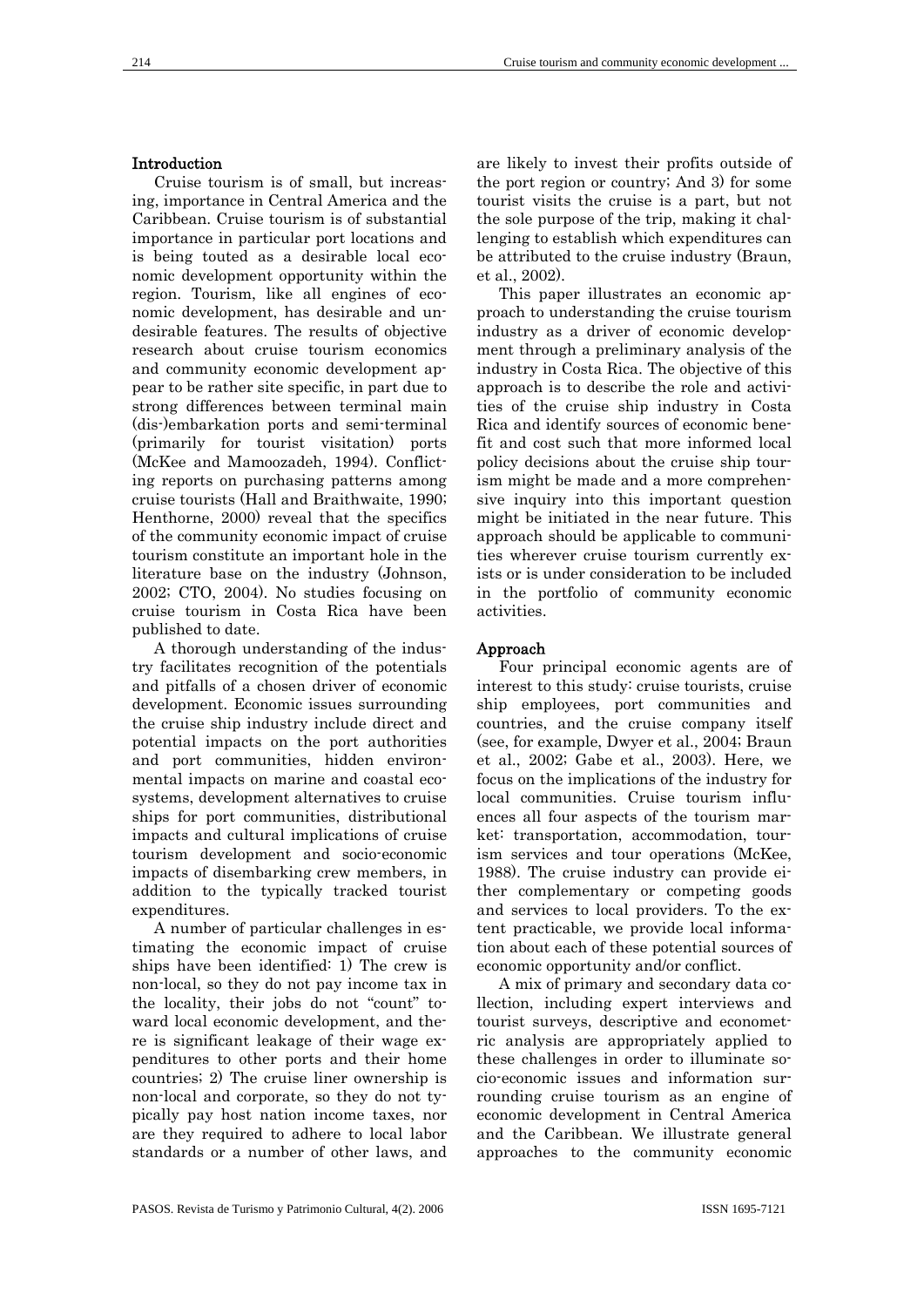analysis of cruise tourism through work undertaken in Costa Rica.

Personal interviews and secondary data constitute the primary information sources for this first estimation of the effects of cruise tourism on Costa Rica. Artisans, travel agencies, port administrators, municipal officials, tourism agencies, university personnel and others were interviewed or otherwise consulted in the port communities of Limon, Puntarenas and Caldera. The Vice Minister of Public Security, tour operators who work directly with the ships, port agents and researchers at the university of Costa Rica were also interviewed for this research. In addition, cruise passenger data collected by the Costa Rican Institute of Tourism (ICT) were analyzed. The data for this study were collected from June through August 2004.

We begin with a review of the information available describing the role and growth of the cruise ship industry within the broader context of the tourism industry in Central America and the Caribbean. We use published information and secondary data sources for this overview, supplemented by personal interviews with key informants within the industry.

Next, although a great deal of economic impact information can be derived from the travel cost surveys commonly conducted by national tourism agencies, it is both important and useful to obtain an understanding of the economic contribution of cruise tourism from the perspective of local businesses for a number of reasons. Tourist surveys often will reveal expenditures in the port country, but not necessarily the port community. If the distribution of the costs and benefits of cruise tourism development between the port community and the country as a whole do not fall equitably, there may be a potential need or justification for corrective social, environmental or economic policy. In addition, not all local expenditures remain in the local economy. The size of the local multiplier is dependent upon the amount of indirect and induced local purchases driven by the direct purchases of tourists.

For example, cruise tourist expenditures in St. Christopher and Nevis was less than 50% of their expenditures in Antigua and Barbuda (McKee, 1988). The apparent differences in economic impact per visitor may be exacerbated or eliminated if the differences in purchasing behavior are from products with substantial local content or are from imported luxury goods. The local multiplier for cruise ship expenditures can be understood through interviews with port area businesses.

Finally, the cruise industry poses a significant source of potential pollution and environmental risk. The industry may be responsible for socially unsavory impacts of tourism development that would provide valuable information to local decisionmakers, whether or not the information is derived specifically from that locality.

For example, few ex ante approaches exist for estimating the potential cost of potential impacts of pollution due to cruise ships, cargo ships or other types of development. In all such cases, we are dependent upon case history, and a literature review to establish what has happened in the past, its probably impact and consequences, and to attempt to get a gauge of the likelihood of it happening in the future in a particular location.

This is not an exact science by any means, but it is the best we have and valuable lessons and precautionary actions might be considered locally appropriate based upon those lessons learned. Such broad categories of considerations and concerns will be catalogued by this research. Where appropriate, the likelihood, extent and estimated impacts of these features will be derived from available information and used as a means to illustrate the issues.

## Analysis and Results

#### Regional growth of the cruise industry

The long haul passenger jet destroyed the passenger shipping industry in the 1960s. Cruise ships made the jump from sea travel as transport to sea travel as leisure. Cruise tourism is now the fastest growing part of the tourism sector (Klein, 2002; TIES, 2004; McKee and Mamoozadeh, 1994). Cruise ships carried 500,000 passengers in 1970, some 8.5 million (6 million Americans) in 1997 (Economist, 1998) and about 9.8 million passengers in 2003 (BREA, 2004). The cruise industry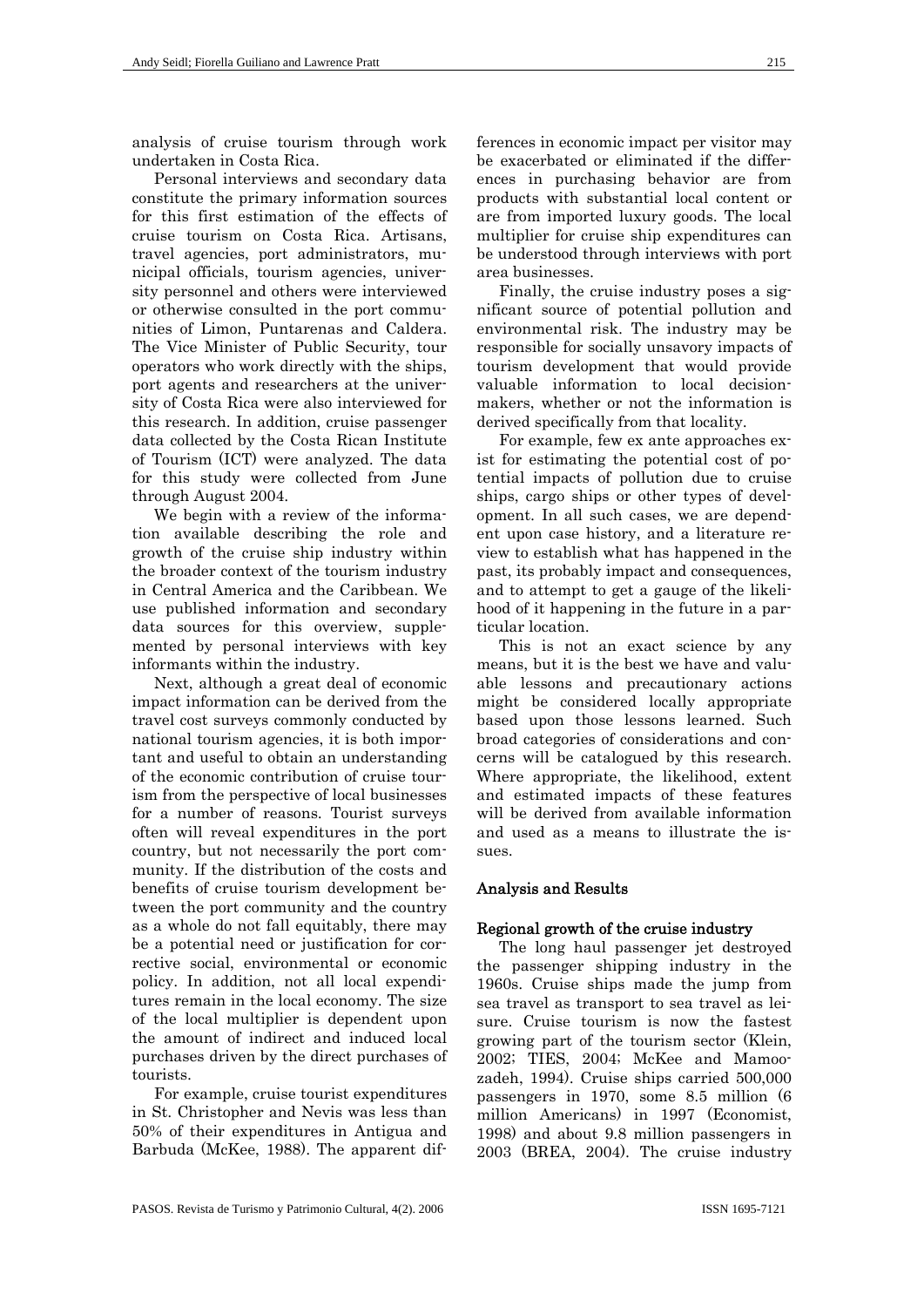accounts for 1.4% of all international tourists, ranking  $20<sup>th</sup>$  if the industry were a nation, and 2.7% of global tourism receipts (8th) (Kester, 2002). In North America the number of people taking cruises doubled between 1990 and 2000 and Americans constitute some 72% of the global cruise market, although cruising is becoming more popular with Europeans in recent years (Kester, 2002).

In 2002, the global cruise industry capacity was 183 vessels and about 213,000 berths growing at an annual rate of about 7% (Kester, 2002). A more recent count of the global fleet of cruise ships is currently 220 ships, though the industry announced plans to increase that fleet by 25% between 2000 and 2005. The cruise ship industry also plans 56-70 new terminals (docking points) in the US over the next 15 yrs (Blue Water News, 2004). Not only will there be more ships, but ship capacity is increasing as well. Older cruise liners typically had capacities of around 1,000 passengers. In 2002, the average cruise liner had 1,163 berths, weighed 43,000 tons, and was in service for about 15 yrs. The largest four cruise corporations have a generally younger (10 yrs) and larger (1,5000 berth average) fleet (Kester, 2002). A modern 70,000 tonne cruise liner can house 2,000 people, while a new 135,000 tonne ship can house 3,100.

Globally, eight companies dominated the industry in the late 1990s (Douglas and Douglas, 1999). Currently, it is controlled by two: Carnival Corporation and Royal Caribbean Cruise Lines. Carnival Corporation includes Carnival, Holland, Costa, Cunard, Windstar and Seaborn cruise companies. Royal Caribbean Cruise Lines includes RCI, Celebrity and Island cruise companies (Klein, 2003a). Carnival Corporation reported profits of \$1.02 billion on revenues of \$4.37 billion (30% return on investment) in 2002, making it the most profitable leisure company in the world. Royal Caribbean reported \$254 million in profits on \$3.15 billion in revenues (9% return), P&O Princess, \$301 million on \$2.45 billion (14%), and Star Cruises, including Star, Norwegian and Orient cruise lines, reported \$82.6 million in profits on \$1.57 billion (6%) in revenues (Klein, 2003a). In 2003, P&O Princess became part

of Carnival Corporation.

Profits and total revenues for the top four cruise lines combined were \$1.66 billion and \$11.54 billion, respectively, or a 17% industry level return on investment in 2002 (Klein, 2003a). Cruise ships typically enjoy 90-95% occupancy rates, relative to the 70% rates striven for in the hotel sector (Economist, 1998; Pattullo, 1996a). Despite, or perhaps resulting in, their profitability, both Carnival and Royal Caribbean are registered in "flag-of-convenience" nations, so they avoid many U.S. environmental and labor laws and don't pay U.S. corporate income tax (Klein, 2003a).

The cruise industry is heavily concentrated in the Caribbean, Alaska and the Mexican Riviera. Some 2/3 of the global cruise ship capacity is located in the Caribbean during the winter months (October-March) and about  $\frac{1}{4}$  in the summer months (April-September). In 2002, Carnival Cruise Lines controlled 38% of the market in the Caribbean and Mexican Riviera, Royal Caribbean commands 26%, P&O Princess had 6% and Star Cruises some 8% of total passengers. With the merger between Carnival and P&O Princess in 2003, two carriers account for more than 2/3 of all cruises in the region. Between the winter and summer months, the global fleet shifts substantially toward Alaska (0-16%), the Mediterranean (8%-31%), and Atlantic Europe (0-18%)(Kester, 2002). The trend toward larger ships should increase rather than decrease this seasonality (McKee, 1988).

## Cruise tourism as economic development

McKee (1988), Fish and Gunther (1994) and others find a number of fairly unique concerns and opportunities with regard to the encouragement of cruise tourism as an engine of economic development. These concerns focus on local control and the distribution of local costs and benefits of cruise activities.

Communities and local businesses dependent upon cruise tourism must compete in an environment dominated by very few multi-national corporations. The local economy becomes dependent upon the economic conditions of international consumers and on the global economic opportunities available to the cruise ship industry, rather than local economic conditions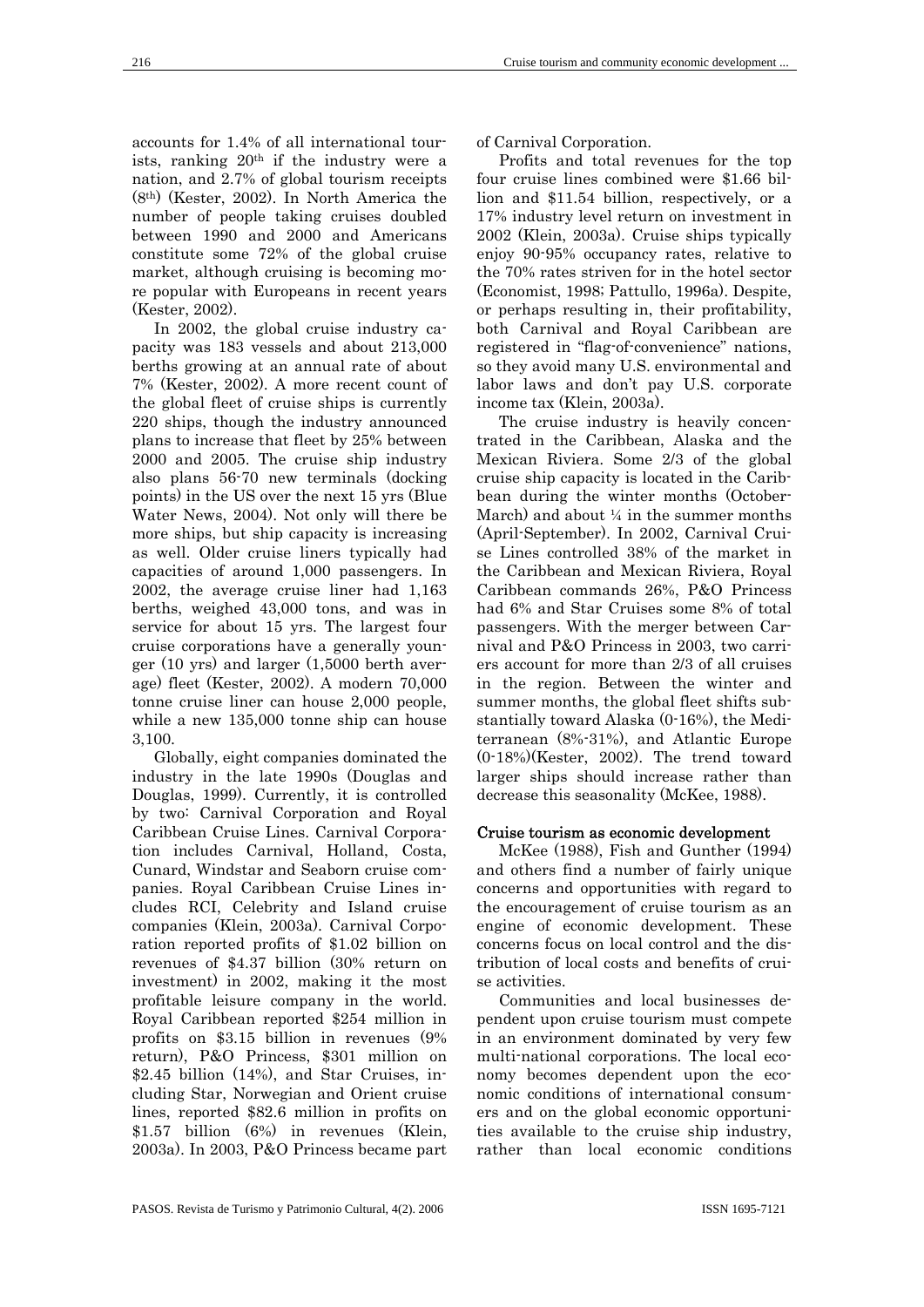(McKee, 1988; Fish and Gunther, 1994). The dependence relationship between industry and locality is exacerbated by research findings indicating that there is a high degree of substitutability among sun and fun category tourism destinations (Caribbean Islands, southern Mexico, southern Europe) (Fish and Gunther, 1994). Such conditions reduce local volition, economic development alternatives and profit margins and increase potential local economic variability.

McKee (1988), McKee (1986) and McKee and Mamoozadeh (1994) argue that there may be some unique opportunities provided by cruise tourism as a driver of natural resource based economic development. For example, port calls create a brief taste of a location that may result in a longer visit in the future that may not have been otherwise considered. Gabe et al. (2003) find that the clientele served by cruise ships is at a substantial variance from the more typical Maine visitor. In addition, since cruise tourists bring their beds with them, environmentally and financially costly investment in local built infrastructure can be postponed or avoided entirely. Fewer local tourist services imply lower local dependence on tourist expenditures and, potentially, a more informed approach to further tourism development planning. However, it also implies lower local tourist expenditures, thus economic activity, and local multiplier effects.

Unfortunately for many cruise destinations, though probably not Costa Rica, construction materials are largely imported and the better known resorts and hotels are foreign-owned. For example, Alaska, similar to many island economies, demonstrates high levels of leakage (wage, high cost of goods sold (low value added), and service), low levels of economic diversification and infrastructure development (McDowell Group Inc., 2000). The low degree of local value-added, or high degree of leakage out of the local economy, results in a relatively low amount of positive economic impact.

Increasing the proportion of local content, or reducing the imported content, of tourism services, increases local multipliers. Most items in "duty free" shops have very little local content. Wilkinson (1989)

estimates that 40% of money spent in Caribbean Island economies immediately leaks out to multinational hotel chains and airlines, resulting in abysmal income multiplier estimates of 0.58-1.195 (Fish and Gunther, 1994). These, and the few other published results that are not derived from consulting firms, have lead researchers to strongly question the accuracy of the 2.5 multiplier used by Price Waterhouse's FCCA contracted study in 1994 (Pattullo, 1996a) and beyond (e.g., Price Waterhouse Cooper, 2004).

Local multipliers will be higher for terminal (home) ports for cruise ships than for ports that simply entertain day visitors from the ships. In addition, multipliers are higher as the population and complexity of the local economy increases. Braun et al. (2002) found that the total impact of the cruise industry increased almost two fold by expanding the scale of analysis from Brevard County to include all of Central Florida. Moreover, the share of economic impact shifted away from cruise liners (89% vs 94%)and toward passengers (7% vs 5%) and crew (4% vs 2%) as the scale of analysis became smaller. That is, passenger and crew spending is concentrated near the port, whereas cruise liner spending is more geographically dispersed.

Although the cruise industry initially touted exotic ports of call as a principal thrust of its tourism experience, increasingly marketing campaigns focus on the on board amenities available to cruisers. "Mass cruise tourism has been likened to all-inclusive resort experiences, with the cruise ship itself providing the holiday experience rather than any destinations to be visited" (Ubersax, 1996). This shift from floating hotels to floating resorts increases the incentives for the industry to maximize the time (and money) cruisers spend on board and minimize their time in port. As such, cruise ship companies are in direct competition with local communities for the expenditures of cruise tourists (McKee, 1988; McKee and Mamoozadeh, 1994) and with land based resorts for the tourism market more generally (Kester, 2002; Pattullo, 1996a).

In order to maximize their take, the industry sells land based tours to selected providers on board for a substantial mar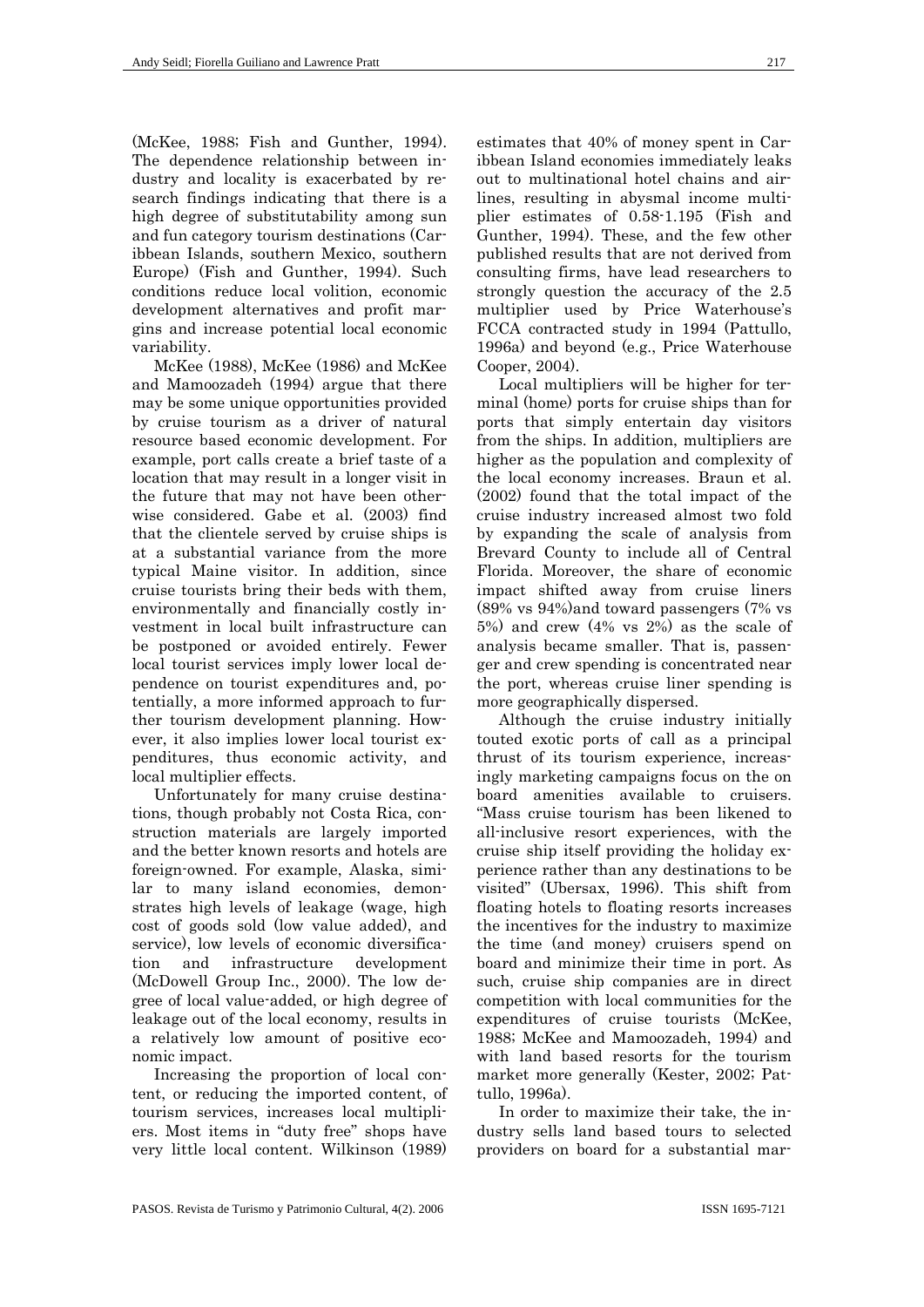kup (typically 50%) and contracts with local retailers for "preferred" status in exchange for as much as 40% of gross sales (Klein, 2003a). Some, including Disney Corporation, have gone so far as to purchase their own islands, cays, or beaches, generating the least possible positive local economic impact (Pattullo, 1996a). "With respect to the Caribbean region, it has been suggested that 'there is little interaction between the passengers and the economy and the population of the islands they visit' (Barry et al., 1984)"(McKee, 1988).

## Local economic impact of tourist expenditures

Tourism expenditures are considered exports because new money comes from outside of the region in order to purchase goods and services from inside the region. Export industries, also called base industries, are essential to regional growth and development because they increase the amount of regional economic activity, whereas nonbase industries simply increase the rate of circulation of goods and services within a region and do not create any new wealth.

There is great variety and, therefore, site specificity in predicting the amount of ship board vs in port spending by cruise tourists. Although many costs of cruise vacations are included in their prices, Klein (2003b) finds industry wide averages of \$220-232 per day in ship board spending. This constitutes a sharp increase relative to CLIA's 1987 report of \$22.50 per day (McKee and Mamoozadeh, 1994), even adjusting for inflation and, potentially, income differences over the period.

Klein (2003b) implies that the changes in ship board spending come at a cost to land based spending and are due to changes in the marketing of cruises as floating

resorts rather than simply floating hotels. Since about 90% of cruises are between two and 8 days in duration (Douglas and Douglas, 1999), and the average cruise is about 7 days (Kester, 2002; McKee and Mamoozadeh, 1994; Pattullo, 1996a), approximately \$1,500 in tourist spending per trip in addition to the cost of the cruise itself can be estimated from Klein's numbers. Kester (2002) calculates an average of \$1,341 in revenues per cruise across all cruise types.

Average land expenditures for cruise tourists in the Caribbean range from \$15 to \$270 in 2001 (CTO, 2003), differences driven largely by the purchases of imported luxury goods with little local content. Pattullo (1996a) finds 45-67% of onshore expenditures went to duty free shopping, 17% to tours and attractions and 8% on food. Gabe et al. (2003) finds an average land expenditure of \$85 in Bar Harbor, Maine, an estimated \$106 including tours purchased on board. Both means are somewhat skewed by jewelry purchases (Gabe et al., 2003). In the US Virgin Islands some 80% of onshore purchases is for duty free shopping, while the similar figure for Martinique is 50% (Pattullo, 1996a).

ICT (2004) reports expenditures of approximately \$90-100 per cruise tourist to Costa Rica. However, ICT (2004b) surveys indicate that only about \$28-36 of cruise tourist expenditure pass directly from tourist to local goods and service providers (Table 1). For example, through surveys we estimate approximately 80 artisans sell about \$74 worth their wares each at each port and for each ship (Guiliano et al., 2004). If at most 800 (400) tourists per ship are exposed to the artisans, the average expenditure on arts and crafts would be about \$7-8 (\$14-16) per person.

|                                | Puerto Limon-Moin     | Puerto Caldera-      | Total                 |
|--------------------------------|-----------------------|----------------------|-----------------------|
|                                |                       | Puntarenas           |                       |
| Purchased tour on board        | 59.2%                 | 39.9%                | 56.8%                 |
| Cost and average duration      | $$85.35 - 5$ hrs      | $$72.41 - 6 hrs$     | $\$84.32 - 5$ hrs     |
| Purchased tour at local agency | 8.6%                  | 3.8%                 | 8%                    |
| Cost and average duration      | $$48.12 - 4 hrs$      | $$29.17 - 3 hrs$     | $$46.94 - 4hrs$       |
| Self guided tour               | $0.9\% - 3$ hrs       | $11.4\% - 4 hrs$     | $2.1\% - 4 hrs$       |
| Average time off ship          | $4.24$ hrs            | $4.41$ hrs           | $4.26$ hrs            |
|                                | $(min = 1; max = 10)$ | $(min = 3; max = 8)$ | $(min = 1; max = 10)$ |
| Average expenditures off ship  | \$36                  | \$26                 | \$34                  |

Table 1: Tour purchases by Costa Rica cruise tourists. Source: ICT Tourist Survey, 2003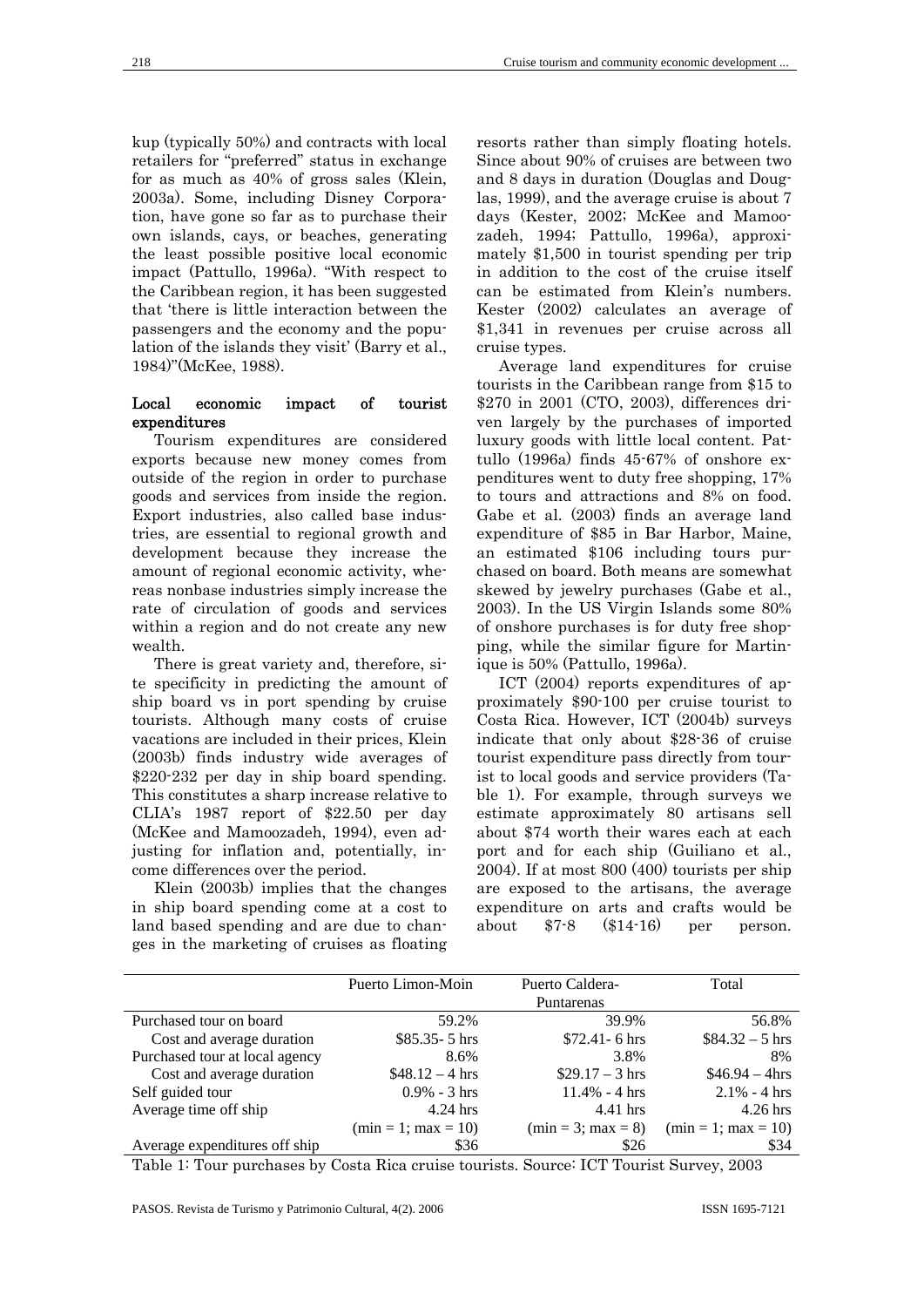| Tour                            | Description                                | Duration (hrs)   | Cost on board |
|---------------------------------|--------------------------------------------|------------------|---------------|
|                                 |                                            |                  | (US\$)        |
| City tour of San Jose           | Tour of city and surrounding area,         | 10               | 100           |
|                                 | coffee plantations                         |                  |               |
| Visit to Sarchi                 | Arts and crafts shopping                   | 5                | 40            |
| Costa Rica countryside and      | Coffee plantations around San              | 8.5              | 89            |
| coffee tour                     | Jose region                                |                  |               |
| Carara/Villa Lapas, The king-   | National park and private biologi-         | 8.5              | 99            |
| dom of nature                   | cal reserve                                |                  |               |
| Villa Blanca and Los Angeles    |                                            | 8.5              | 94            |
| Cloud Forest                    |                                            |                  |               |
| La Paz Waterfall and Gardens    | Private park                               | 8.5              | 82            |
| Eco-jungle River Adventure      | Biological reserve                         | 5.5              | 79            |
| Corobici River Raft Float       | Trip down the Corobici River               | 7.5              | 99            |
| Rainforest Skywalk and Pura     | Visit to Braulio Carrillo National         | 8.25             | 109           |
| Vida Gardens                    | Park                                       |                  |               |
| Arenal Volcano and Tabacon      | Volcano and private resort visit           | 10               | 99            |
| <b>Resort Hot Springs</b>       |                                            |                  |               |
| Poas Volcano and Cloud Forest   | National park                              | 9                | 79            |
| Horseback Riding Adventure      | Horseback riding                           | 5                | 79            |
| Costa Rica Outrigger Canoe      | Beach and canoeing excursion               | 5.5              | 99            |
| Adventure                       |                                            |                  |               |
| Pacific Aerial Tram             | Rain forest                                | 5.25             | 109           |
| <b>Averages</b>                 |                                            | 7.5              | 90            |
| offered<br>Tours<br>Table<br>2: | cruise<br>Rica<br>tourists,<br>Costa<br>to | P&O<br>Princess. | Source:       |

www.princess.com

Approximately 35% of tours purchased are ½ day in duration, allowing participants to return to the ship for their prepaid meals. The cruise operator also compensates local tour companies for the tours purchased on board (Table 2). The cruise line typically captures as much as 50% of the fees charged the tourists for these local tours (Klein, 2002), so we might calculate an average of about \$70- 75 per cruise tourist, or 70-75% of total local tourist expenditures, finds itself in the local economy.

The economic impact of that \$70 increases (multiplies) with the proportion of locally produced goods purchased (e.g., locally grown and processed agricultural products, locally grown and produced arts and crafts) and decreases with the proportion of imported goods (e.g., canned and bottled beverages, film, sunscreen, pharmaceuticals). Braun et al. (2002) estimate cruise passenger spending mutipliers of 1.43 in employment effects, 1.62 for wages and 1.88 in value added creation for an economically complex and highly populated terminal port in Central Florida. INCAE (2004) estimates that about \$0.40 of each tourist dollar spent in

Costa Rica remains in the local economy, potentially implying a local multiplier or 1.4 and a total local impact of about \$98 per cruise tourist to Costa Rica.

The ratio of employees to passengers on most cruise ships is approximately 1:2 or 1:3 (McKee and Mamoozadeh, 1994), increasing to four employees for every five passengers on luxury liners (Klein, 2003a). Thus, each cruise ship that comes to a Costa Rican port carries 500 to 1000 employees (e.g., musicians, maids, cooks, etc.). Based on anecdotal evidence, approximately 40% of ship employees tend to disembark at each port of call. Costa Rican ports of call are thought to be popular with ship employees in part due to the country's reputation for value in dental and health care.

One operator in Limon who markets to ship employees relates that he captures approximately 20% of the ship employees with shorter duration tours and activities including rafting, canopy tours, national park visits, beach parties at an average of about \$60 per person. Braun et al. (2002) finds multipliers for crew spending of 1.66 employment impact, 1.59 wage effect and 1.66 in value added creation for Cen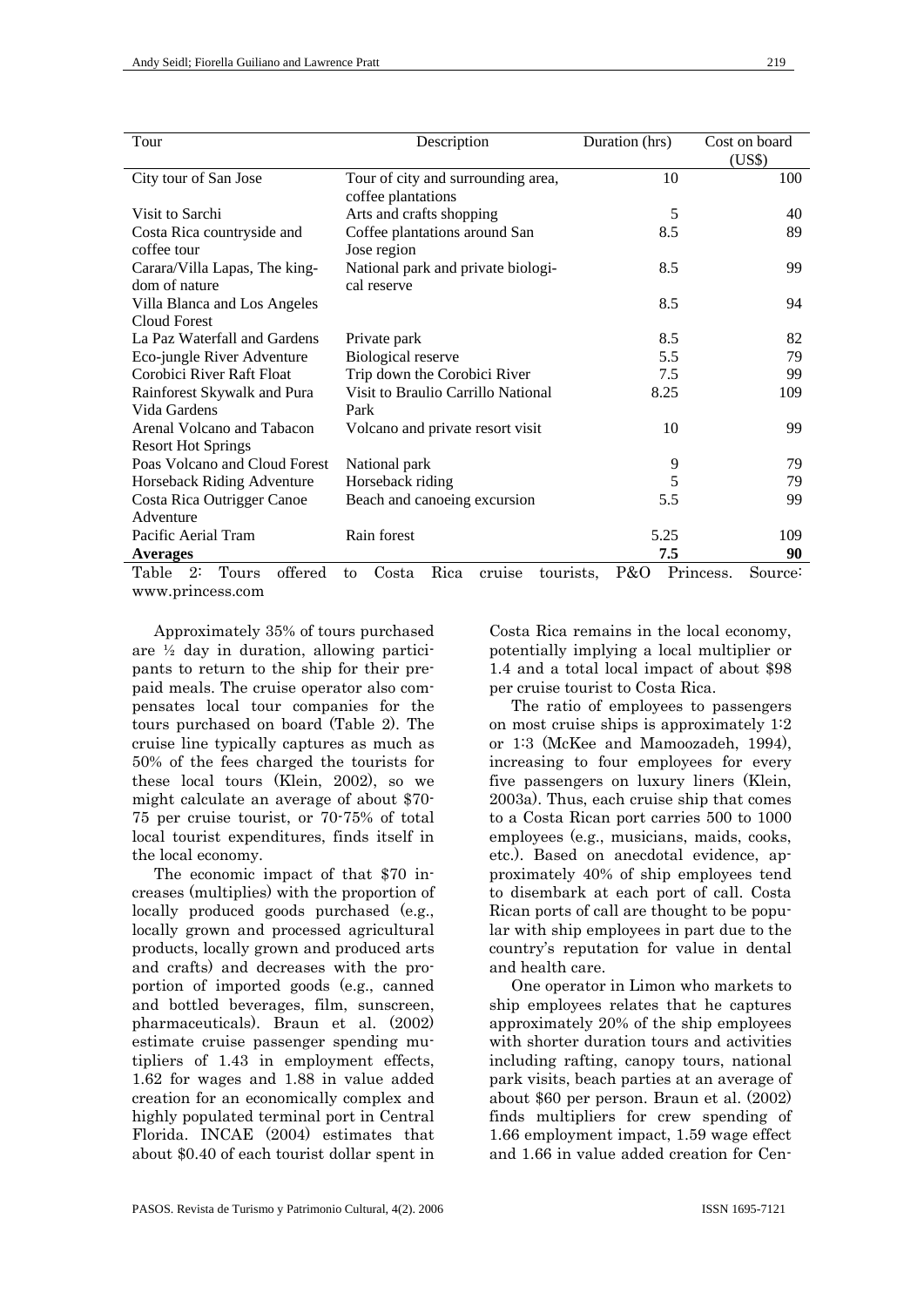tral Florida. If the local multiplier for cruise ship employee purchases in Costa Rica is more like 1.4 (due to lower population and less economic complexity), and at this point there is insufficient evidence to suggest otherwise, the total local economic impact per visiting ship employee purchasing a tour is about \$84 or about \$5,380 in local economic impact per ship, excluding local expenditures of employees who left the ship but did not purchase tours.

## Cruise ships, port authorities and local business

Cruise and cargo ships compensate ports for services provided to them. Cruise ships are charged per passenger and per meter for a stay of up to 12 hrs, for services related to passenger disembarkation. Puerto Limon receives about 7 to 11 times as many cargo ships as it does cruise ships during the high tourist season. In Puntarenas, the number of cruise ship visits is steadily declining, while the number of cargo ships is steadily increasing. From the perspective of the port authority, when the port is working at or near its capacity any cruise ship docked represents a (fraction of or multiple of) cargo ship that could not be attended. As a result, typical revenues (and costs) of cargo ships should be weighed against that of cruise ships in the port authority's accounting framework.

It is considered a nearly universal practice to give docking priority to cruise ships over cargo ships, to the considerable detriment to the latter. Wood (1982) contends that it is the nature of the cruise ship industry not to wait in line; but rather to move along to another port when faced with even slight delays, which contributes to the universality of this port priority policy. Wood (1982) finds that this priority policy for cruise ships is generally unjustified economically.

The port of Limon charges cruise ships \$0.48 per meter per hour and each cruise ship is charged a flat rate of \$5,864 to dock the ship for passengers to disembark. Puntarenas charges \$0.35 per m-hr and a flat rate of \$4,800 for a ship of typical cruiseline size. In Puerto Limon, cargo ships pay a flat rate by registered weight, a rate per meter-hr that is almost three times the cruise ship rate (\$1.27/m-hr), a port use fee of \$0.87 per tonne, tugboat charges of \$0.19 per registered tonne, and a within port navigation fee of \$33.47 per trip. The analogous payments in Puntarenas are substantially higher. Table 3 provides a side-by-side comparison of the relative contribution of similar cruise ships versus cargo ships to the local port authority in Puerto Limon and Puntarenas. It shows that cargo ships in Puerto Limon pay almost twice as much to the port than cruise ships under the current fee structure, while cargo ships pay about seven times the fees paid by cruise ships in Puntarenas.

The ship may purchase supplies while in port, may add or exchange employees, or may require special services for employees. Since Costa Rica is known for the quality of its dental care, there is some, if not a huge amount of, activity in the local provision of these services to cruise ship employees. Similarly, the ships may or may not purchase water locally at a rate of \$10 per tonne in Limon or \$2.58 per tonne in Puntarenas (200-400 tonnes per ship). Ships tend not to purchase fruits and vegetables locally, since Costa Rica is not among the cheapest locations for such items in the region, despite its position as a major exporter of bananas and other fruits.

Job quantity versus job quality is a consistent challenge of economic development. This can particularly be the case with nonconsumptive natural resource based industrial development like tourism, where many of the jobs created are in the service and retail trade sectors. In an analysis of the contribution of cruise ships to the Alaskan economy, McDowell (2000) found that the local jobs created to serve the cruise industry were 77-94% of the average private sector wages in host communities. The jobs created were primarily in the transportation, retail and service sectors.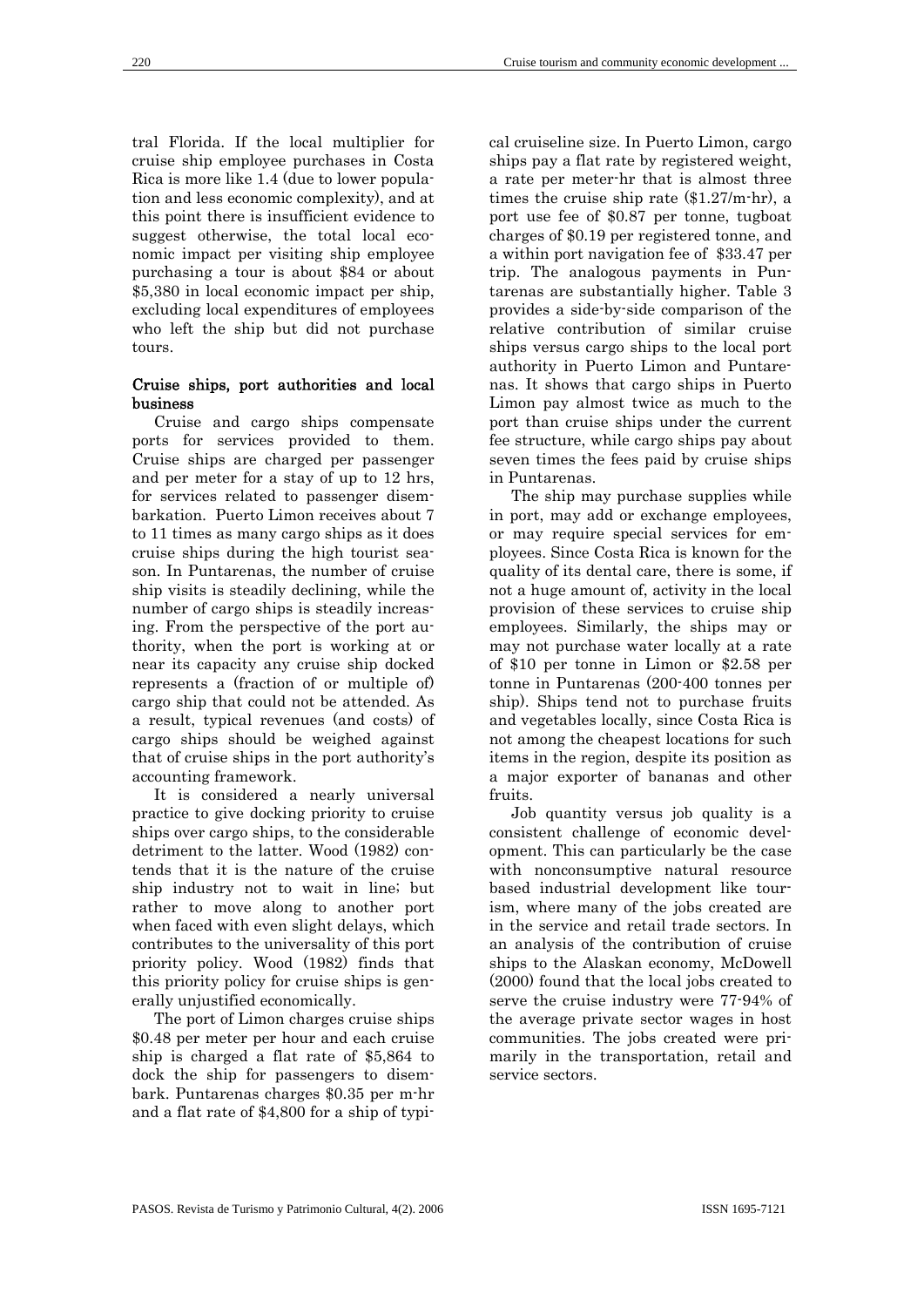| Categories           | Puerto Limon |             | <b>Puntarenas</b> |             |
|----------------------|--------------|-------------|-------------------|-------------|
|                      | Cruise ships | Cargo ships | Cruise ships      | Cargo ships |
| 1) Cruise ship flat  | 5,864        |             | 4,800             |             |
| fee for services     |              |             |                   |             |
| 2) Per passenger     | 2,090        |             | 2,500             |             |
| service fees         |              |             |                   |             |
| 3) Navigation as-    |              | 111         |                   | 5,000       |
| sistance fees        |              |             |                   |             |
| 4) Demurrage fees    |              | 3,048       |                   | 840         |
| 5) Dockage fee       |              | 2,175       |                   | 25,500      |
| 6) Tugboat fee       |              | 9,500       |                   | 13,500      |
| 7) Harbor pilot fees |              | 33.47       |                   | 2,100       |
| <b>Total</b>         | 7,954        | 14,867      | 7,300             | 52,940      |

Table 3: Comparative charges of port authorities for cruise ships versus cargo ships, Puntarenas and Puerto Limon, Costa Rica, 2004, US\$. Sources: Puntarenas information based on information provided by INCOP in June of 2004. Puerto Limon information was provided JAPDEVA in June of 2004. Assumptions: 1000 passenger cruise ships in port for at most 12 hrs or cargo ship of 50,000 registered tonnes and 200 meters in length with 2,500 tonnes of cargo. Notes: 1) Per trip in Puerto Limon, for more than 13,000 registered tonnes in Puntarenas; 2) \$2.09 and \$2.50 per passenger in Puerto Limon and Puntarenas, respectively. 3) flat fee for > 300 registered tonnes & 0.10 per tonne in Puerto Limon and Puntarenas, respectively; 4) \$1.27 and \$0.35 per m-hr in Puerto Limon and Puntarenas, respectively; 5) \$0.87 and \$0.51 per tonne of cargo in Puerto Limon and Puntarenas, respectively; 6) \$0.19 and 0.27 pre tonne, in Puerto Limon and Puntarenas, respectively; 7) \$33.47 per trip and \$0.1002 per tonne in Puerto Limon and Puntarenas, respectively.

## Cruise ships and the environment

Although it has been argued that cruise tourism offers a unique opportunity for sustainability due to its spatial confinement and predisposition to precise management, problems associated with waste generation and disposal, other pressures on fragile and unique natural environments, and social and economic impacts on host communities continue to be vetted (Johnson, 2002). Cruise tourism pollutes sea floors, harbors and coastal areas, degrades scarce water sources, destroys coral reef habitat, creates public health concerns ashore, and generates pressure on land based waste disposal sites (Uebersax, 1996 in Johnson, 2002).

Three of the four largest cruise lines have been convicted of breaking US environmental laws since 1998. P&O Princess was also convicted, but earlier in the 1990s (Klein, 2003a). In 1998, P&O Group released a corporate environmental report that acknowledged the impact of cruise liners in terms of waste generated and the percentage recycled, oil consumption and carbon dioxide emissions, ozone depletion, sulphur dioxide emissions, oil spillage, and water use (Johnson, 2002). In 2000 the Bluewater Network petitioned the US Congress to consider cruise ships as point sources of water pollution (Johnson, 2002).

Cruise lines have paid more than \$60 million in fines over the past 5 yrs and \$90 million over the past decade for illegal dumping or concealing it (Klein, 2003a). With a few notable exceptions (one case each in Egypt, Mexico and Brazil), the enforcement of these environmental regulations has been by the United States (Klein, 2003a). In 1998 Holland America was fined \$2 million for illegal discharges of oily bilge in Alaska in 1994. Royal Caribbean was fined \$18 million for 21 felony counts of violating US water pollution laws, dumping oil and hazardous chemicals, in 1999. A \$250,000 reward was awarded to passengers of the P&O Princess cruise who bore witness to intentional dumping of plastics and other waste by the cruiseliner (Johnson, 2002).

Klein (2002) among others argues that "the cruise industry has the resources to build cleaner ships, stop dumping in coastal waters and contribute to coastal environmental protection and clean-up, but prefers to forward unenforceable vol-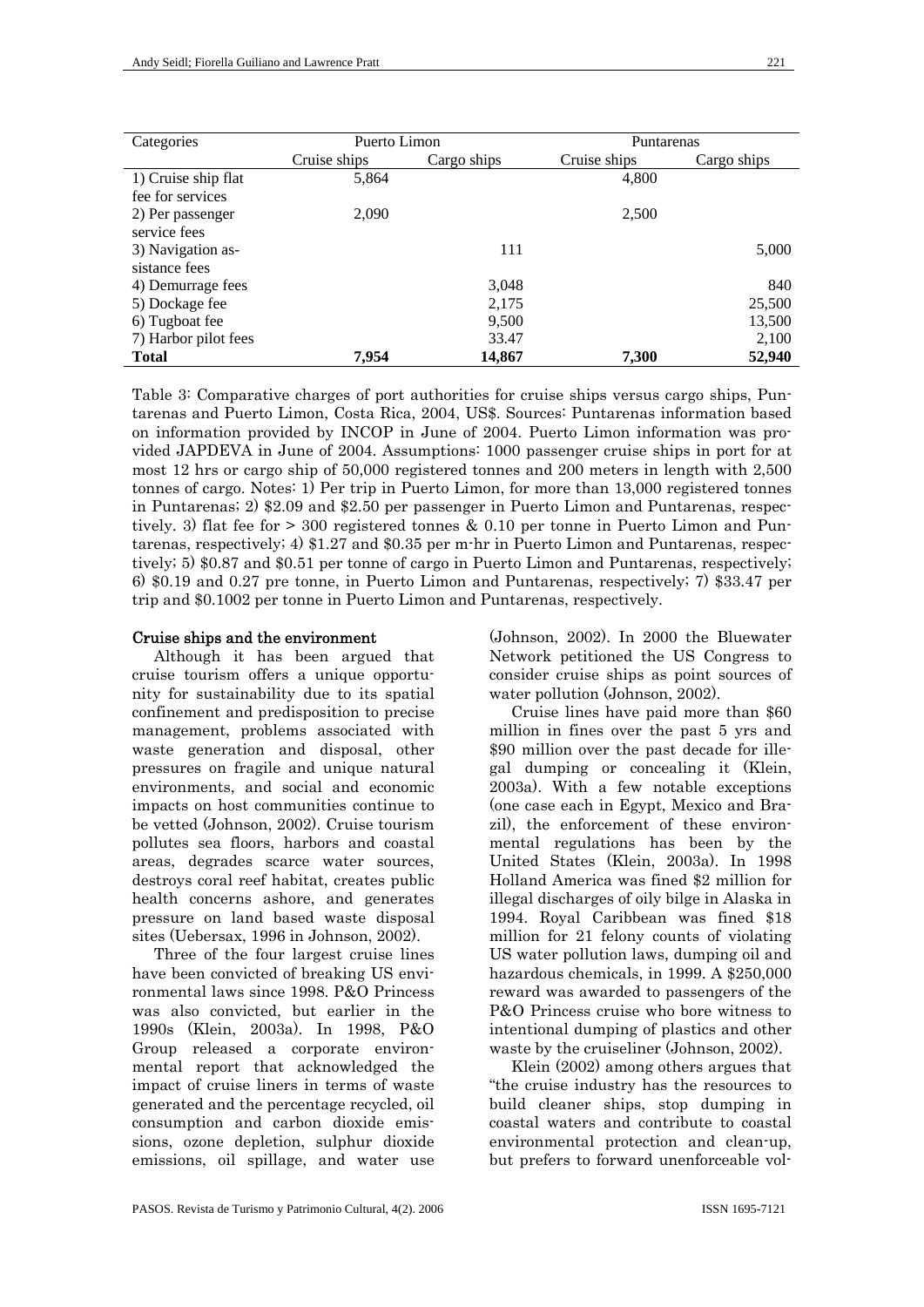untary agreements less likely to impact the bottom line if violated. They are getting a free ride…" Holland America Line has been involved in attempting to restore accidental reef damage, although there appears to be rather limited success. Unlike this case where the blame is clearly traceable to a single operator, there is little evidence of the industry addressing the more general cumulative effects of cruise tourism on the worlds' marine and terrestrial ecosystems (Johnson, 2002).

## Conclusions, lessons learned and future directions

Growth in the cruise ship industry in Latin America and the Caribbean in general and in Costa Rica specifically will be accompanied with demands for investment in ports of call for these larger ships arriving in greater numbers. Such investment will create jobs and income for host communities and countries. It will also generate pollution, increase congestion, and have other social and cultural impacts in port communities and beyond. The question is whether this is the appropriate economic development path for Costa Rica and/or other countries and communities in the region to follow. McKee and Mamoozadeh (1994) conclude against the notion stating "…it seems doubtful that Third World economies should consider cruise tourism as a major factor in development plans."

The Costa Rican government has responded to growth in the cruise ship industry by designating Puntarenas and Limon as "Primary Centers of Tourism Development," providing tax holidays, infrastructure investments to separate tourism activities from cargo shipping, and other inducements to further develop these ports to accommodate cruise ship tourism. Costa Rica must seriously consider whether cruise tourism is an engine of economic development it would like to encourage or discourage based upon the following comparisons where appropriate: no cruise ships vs cruise ships; cargo ships vs cruise ships; and other tourism vs cruise tourism.

Our analysis raises the following is-

sues and concerns with investing in cruise tourism at a cost to other potential avenues of local economic development.

 $\triangleright$  The cruise tourism industry competes with the cargo shipping industry for port space at what appears to be a significant cost to Costa Rican ports in favoring cruise ships to cargo ships. Port fees in Limon and Puntarenas are skewed against the cargo ship industry. Charging the industry standard per passenger and the same per meter-hr rate as is charged to cargo ships would essentially equalize the payments to the port authority between cruise ships and cargo ships in Puerto Limon. The fee structure in Puntarenas is strongly skewed against the cargo ship industry relative to cruise ships and equalization appears unlikely there. Moreover, cruise tourist numbers are in decline in Puntarenas, unlike Limon, and their local expenditures are lower than their counterparts in Limon. It may be that cargo ships are a more viable long term development alternative than cruise ships in Puntarenas.

 $\triangleright$  Although the total tourism expenditures of cruisers may be similar to other tourists, it appears that the amount of money injected into the local economy per cruise tourist is substantially lower than for other types of tourism. Much like the reputation of land based "all inclusive" resorts, cruise companies appear to capture most of the economic returns from the cruise tourist experience, regardless of the role the local natural resource base and people might have played in it.

 $\triangleright$  Due to the country's relative affluence regionally, cruise ships purchase relatively few supplies in Costa Rica, mitigating potential benefits of their stop in a Costa Rican port.

 $\triangleright$  Cruise ships generate a great deal of human waste, water and air pollution, which can create a serious health hazard, cleanup costs, and which are not commensurate with other types of tourism development available to Costa Rica. Here again, regional, multi-national pollution policies applied to marine industries would work to mitigate these effects without harming local competitiveness narrowly defined, and perhaps enhance it considering economic development alter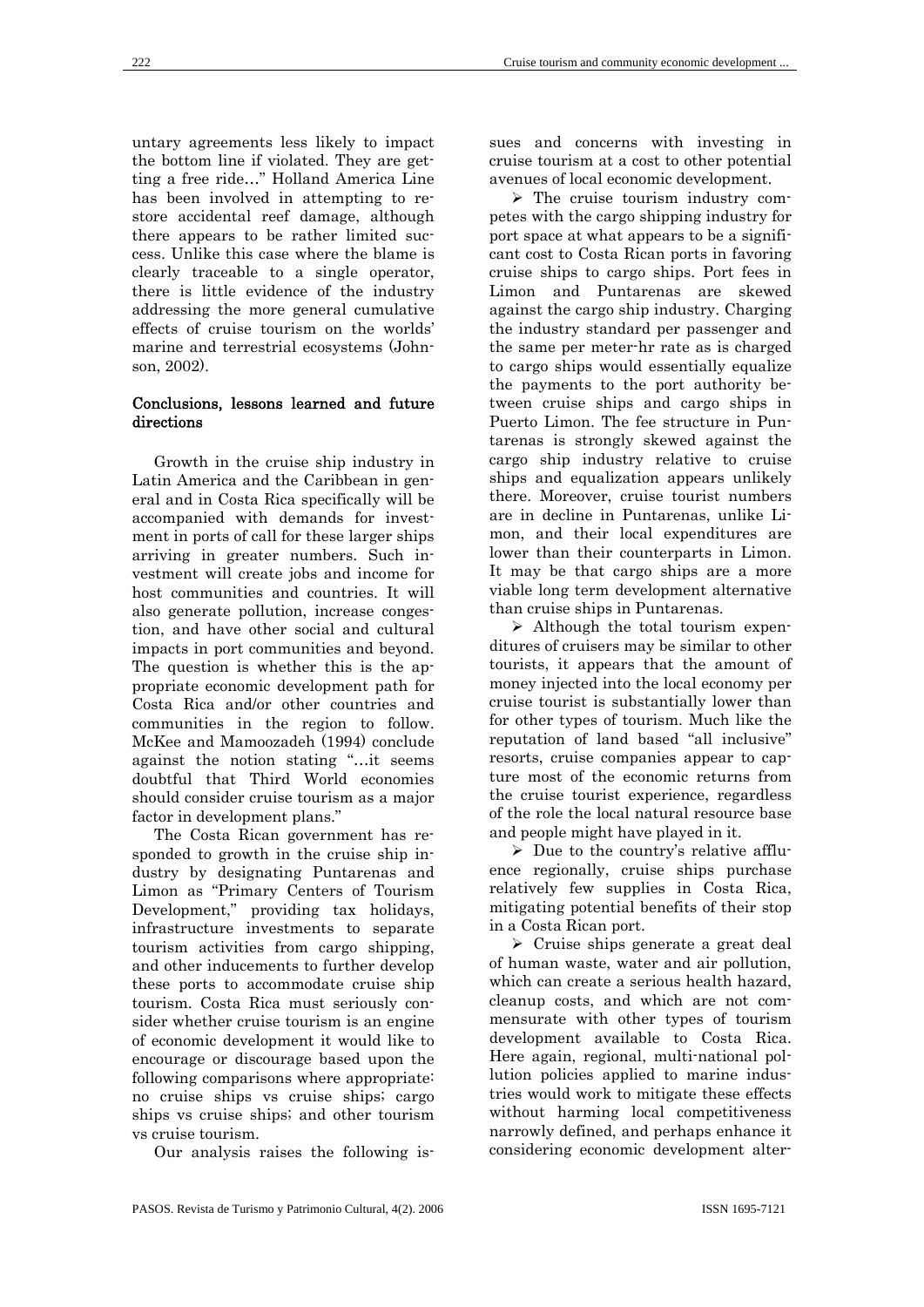natives more broadly.

 $\triangleright$  Decision makers may want to consider that investment in cruise tourism friendly ports may be less efficient from a national perspective than investment in infrastructure (e.g., airports) to increase more profitable types of tourism.

 $\triangleright$  Leaders may want to consider the encouragement of smaller "pocket" cruises over the current cruise version of mass tourism (McKee, 1988). Such ships would probably not compete with cargo ships for port space, rather they would contribute to the increasing number of local harbors for private leisure vessels, and would potentially create more "value added" than mass cruise tourism. Current examples of pocket luxury cruises include: Abercrombie and Kent International, providing luxury nature watering trips around Antarctica; Windjammer Barefoot Cruises, small sailing yachts around the Caribbean; and Swan Hellenic historic tours with lectures around the Mediterranean.

The importance of the cruise industry to the economies of Central America and the Caribbean is undeniable. The questions surrounding the benefits and costs of such development are similarly undeniable, yet relatively site specific and poorly understood. This work has raised many of the important questions and provided some potential answers with sufficient empirical support to demand consideration by policy makers and researchers alike. We hope that subsequent work can provide greater precision and application in responding to the question of the efficacy of cruise tourism as an engine of community economic development in this region.

## Acknowledgements

Seidl's work on this project was supported through a Fulbright Scholar Award to INCAE from 2004-2005. The authors would like to thank Ana Maria Majano and Rene Castro for their assistance and support. All errors remain the responsibility of the authors.

## References

- Barry, Tom, Beth Wood, and Deb Preusch 1984 The other side of paradise: Foreign control in the Caribbean. New York:
- Grove Press. Blue Water News
- 2004 Website accessed: October 1, 2004.
- Braun, Bradley, M., Xander, James, A., and Kenneth R. White.
- 2002 "The impact of the cruise industry on a region's economy: a case study of Port Canaveral, Florida". Tourism Economics, 8(3): 281-288.
- Business Research and Economic Advisors (BREA)
- 2004 "The contribution of the North American Cruise Industry to the US Economy in 2003". International Council of Cruise Lines. August 2004.
- Caribbean Tourism Organization (CTO)
- 2004 "Barbados tourism minister calls for independent study on impact of cruise and land based tourism". Caribspeak, October 19, 2004. http://news.caribseek.com/setup/exec/view.cgi?archive =46&num=4776
- Caribbean Tourism Organization (CTO)
- 2003 Caribbean Tourism Statistical Report. Barbados.
- Costa Rican Tourism Institute (ICT)
- 2004 Annual Statistics for cruise ships-2003.
- Douglas, Ngaire and Norman Douglas
- 1999 "Cruise consumer behavior: A comparative study". In Pizam, Abraham and Yoel Mansfeld (eds.), Consumer behavior in travel and tourism. Haworth Hospitality Press: New York. Pp 369-392
- Dwyer, Larry, Douglas, Ngaire, and Zelco Livaic
- 2004 "Estimating the economic contribution of a cruise ship visit". Tourism in Marine Environments, 1(1): 5-16.
- Economist
- 1998 "Floating fantasy. Travel and tourism survey", the Economist, 01/10/1998, V 346, I 8050, p 14.
- Fish, Mary and William D. Gunther
- 1994 "Small island economies, tourism and political crises". In McKee, David L., (ed.), External linkages and growth in small economies. Praeger: Westport, Connecticut. Pp 82-112.